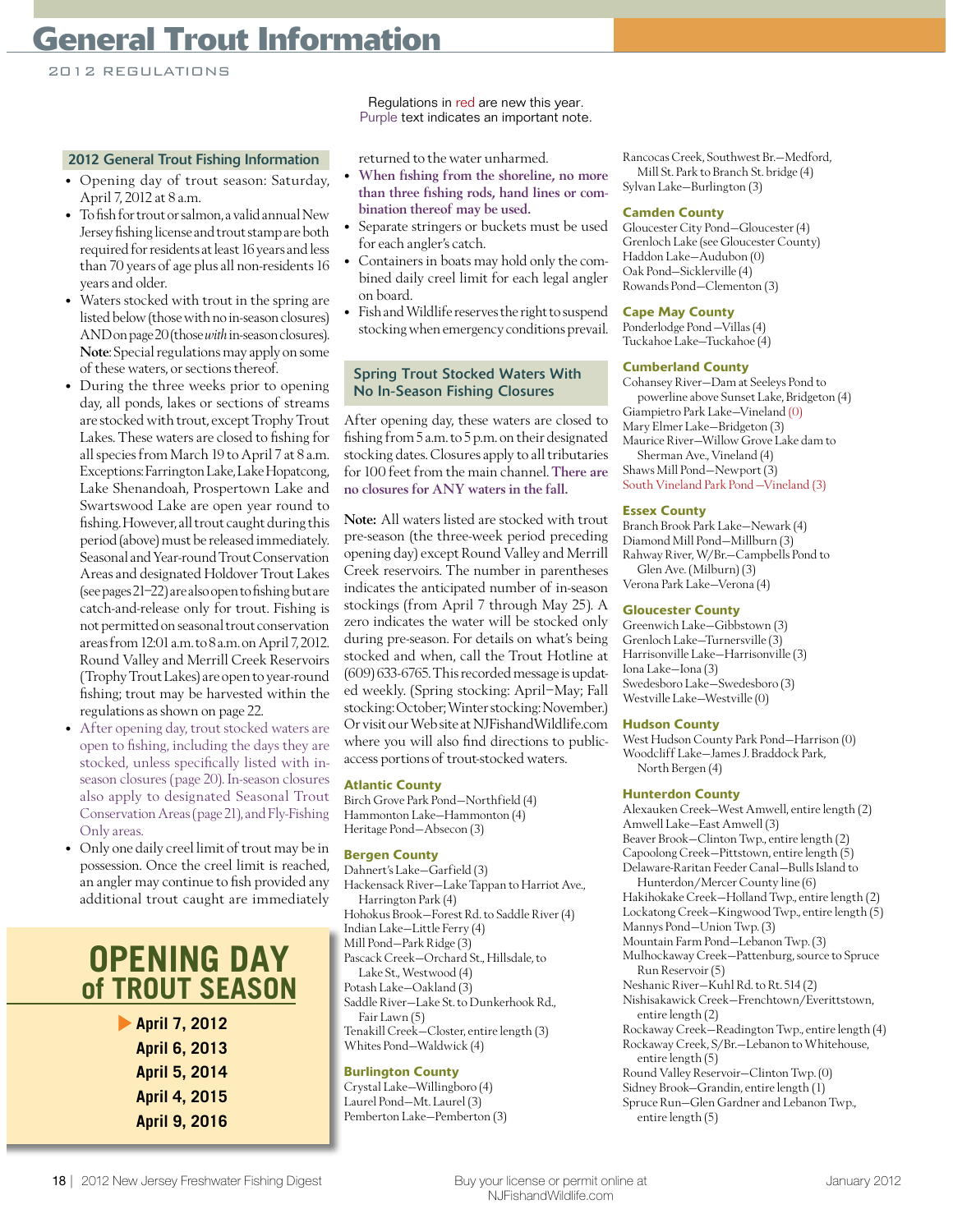2012 REGULATIONS

Wickecheoke Creek—Covered Bridge, Rt. 604, Sergeantsville to Delaware River (2)

#### **Mercer County**

Assunpink Creek—Assunpink Site 5 dam upstream of Rt. 130 bridge to Carnegie Rd., Hamilton Twp. (4) Colonial Lake—Lawrence Twp. (3) Delaware-Raritan Canal—Mulberry St., Trenton to

Alexander St., Princeton (4) Delaware-Raritan Feeder Canal—Hunterdon/Mercer County line to Wilburtha Rd. bridge (6)

Rosedale Lake—Rosedale (3) Stony Brook—Woodsville to Port Mercer (4)

#### **Middlesex County**

Farrington Lake—North Brunswick (3) Hook's Creek Lake—Cheesequake State Park (4) Ireland Brook—Farrington Lake to point 500 ft. upstream of Riva Ave. (2) Lake Papaianni—Edison (0) Lawrence Brook—Dam at Farrington Lake to 2nd RR bridge (Raritan Railroad) below Main St., Milltown (4) Roosevelt Park Pond—Edison Twp. (3)

#### **Monmouth County**

Echo Lake—Southard (3) Englishtown Mill Pond—Englishtown (3) Garvey's Pond—Navesink (3) Hamilton Fire Pond—Neptune (3) Hockhockson Brook—Hockhockson Rd. to Garden State Parkway bridge (northbound) (5) Holmdel Park Pond—Holmdel (3) Mac's Pond—Manasquan (0) Mingamahone Brook—Farmingdale, Hurley Pond Rd. to Manasquan River (5) Mohawk Pond—Red Bank (4) Shadow Lake—Red Bank (3) Shark River—Hamilton, Rt. 33 to Remsen Mill Rd. (5) Spring Lake—Spring Lake (3) Takanassee Lake—Long Branch (4) Topenemus Lake—Freehold (3) Yellow Brook—Heyers Mill Rd. to Muhlenbrink Rd., Colts Neck Twp. (2)

#### **Morris County**

Beaver Brook—Rockaway, entire length (3) Burnham Park Pond—Morristown (4) Drakes Brook—Flanders, entire length (3) Hibernia Brook—Hibernia, entire length (5) India Brook—Mountainside Ave. to Rt. 24, Ralston (5) Lake Hopatcong—Lake Hopatcong (3) Lake Musconetcong—Netcong (3) Mt. Hope Pond—Mt. Hope (3) Passaic River—White Bridge Rd. to Rt. 24, Chatham Borough (4) Pequannock River—(see Passaic Co.) Pompton River—Pequannock Twp. (see Passaic Co.) Russia Brook—Jefferson Twp., Ridge Rd. to Lake Swannanoa (2) Speedwell Lake—Morristown (4) Whippany River—Tingley Rd., Morris Twp. to Ridgedale Ave., Morristown (2)

#### **Ocean County**

Lake Shenandoah—Lakewood, Ocean County Park(3) Pohatcong Lake—Tuckerton (4) Prospertown Lake—Prospertown (3)

#### **Passiac County**

Barbour's Pond—West Paterson (3)

- Clinton Reservoir—Newark Watershed (3)
- Green Turtle Pond—Long Pond Ironworks State Park, Hewitt (3) Oldham Pond—North Haledon (3)
- Pequannock River—Rt. 23, Smith Mills to Paterson-Hamburg Turnpike, Pompton Lakes (6)
- Pompton River—Pompton Lake to Newark-Pompton Turnpike (4)
- Ringwood Brook—State line to Sally's Pond, Ringwood State Park (5)
- Sheppard Lake—Ringwood State Park (3)

#### **Salem County**

- Harrisonville Lake—Harrisonville (3) Maurice River—Willow Grove Lake dam to Sherman Ave., Vineland (4)
- Schadler's Sand Wash Pond—Penns Grove (3)

#### **Somerset County**

Lamington River—Rt. 523 (Lamington Rd.) at Burnt Mills to jct. with the N/Br. of Raritan River (4) Middle Brook, E/Br.—Martinsville, entire length (2) Passaic River—(See Morris Co.) Peapack Brook—Peapack-Gladstone, entire length (5) Raritan River—Jct. of Raritan River N/Br., and S/Br., to Rt. 206 bridge (4) Rock Brook—Zion, entire length (1) Spooky Brook Park Pond—Franklin (0)

#### **Sussex County**

Alm's House Pond—Myrtle Grove, Hampton Twp. (3) Andover Junction Brook—Andover, entire length (2) Big Flat Brook, Upper—Saw Mill Pond, High Point State Park to 100 ft. above Steam Mill Bridge on Crigger Rd, Stokes State Forest (4) Blue Mountain Lake—Delaware Water Gap Nat'l Recreation Area (3) Clove River—Jct. of Rt. 23 and Mt. Salem Rd. to Rt. 565 bridge (5) Culver's Creek—Frankford Twp., entire length (5) Dry Brook—Branchville, entire length (3) Franklin Pond Creek—Hamburg Mtn. WMA, entire length (5) Glenwood Brook—Lake Glenwood to state line (2) Lake Aeroflex—Andover (3) Lake Hopatcong—Lake Hopatcong (3) Lake Musconetcong—Netcong (3) Lake Ocquittunk—Stokes State Forest (3) Little Flat Brook—Sandyston Twp., entire length (5) Little Swartswood Lake—Swartswood (3) Lubbers Run—Byram Twp., entire length (5) Neldon Brook—Swartswood, entire length (2) Papakating Creek—Plains Rd. bridge to Rt. 565, Lewisburg (2) Papakating Creek, W/Br.—Libertyville, entire length (2) Pond Brook—Middleville, entire length (5) Saw Mill Pond—High Point State Park (3)

Silver Lake—Hamburg Mountain WMA (0) Stony Lake—Stokes State Forest (3) Swartswood Lake—Swartswood (3) Trout Brook—Middleville, entire length (2) Wawayanda Creek—Vernon, entire length (5) WawayandaLake—Vernon (3)

#### **Union County**

Green Brook—Rt. 527, Berkeley Heights to Rt. 22, Scotch Plains (2) Lower Echo Park Pond—Mountainside (3) Milton Lake—Rahway (4) Passaic River—(See Morris Co.) Rahway River—I-78 bridge, Springfield to St. George Ave. (Rt. 27), Rahway (4) Seeleys Pond—Berkeley Heights (3) Warinanco Park Pond—Roselle (0)

#### **Warren County**

Beaver Brook—Silver Lake Dam to Pequest River (4) Blair Creek—Hardwick Center to Blair Lake (2) Blair Lake—Blairstown (3)

Brookaloo Swamp - Hope, entire length (2) Buckhorn Creek—Roxburg, entire length (2) Columbia Lake and Gatehole—Knowlton Twp. (3) Furnace Brook—Oxford, entire length (2) Furnace Lake—Oxford (3)

Honey Run— Knowlton-Hope township line to Beaver Brook, Hope Twp. (2)

Jacksonburg Creek—Jacksonburg, entire length (2) Lopatcong Creek—Rt. 519 Harmony Twp., to

South Main St., Phillipsburg (5) Merrill Creek Reservoir—Stewartsville (1) Pohatcong Creek—Mt. Bethel to Rt. 31 (2) Pophandusing Creek—Oxford Rd., Hazen to

Delaware River (2)

Trout Brook—Hackettstown, entire length (2) White Lake–Hardwick Twp. (3)

# **WE NEED YOUR COOPERATION!**

The New Jersey Division of Fish and Wildlife has stocked brown trout in the lower Manasquan River, Monmouth County. Anglers are asked to report all catches of brown trout that exhibit characteristics of a sea run. These fish tend to develop a more silvery coloration, masking most of the body spots after an extended time in salt water.



#### Sea Run Brown Trout

**The future of this program depends on these fish being reported.** 

Call Pequest State Fish Hatchery (908) 637-4173 or Lebanon Field Office (908) 236-2118.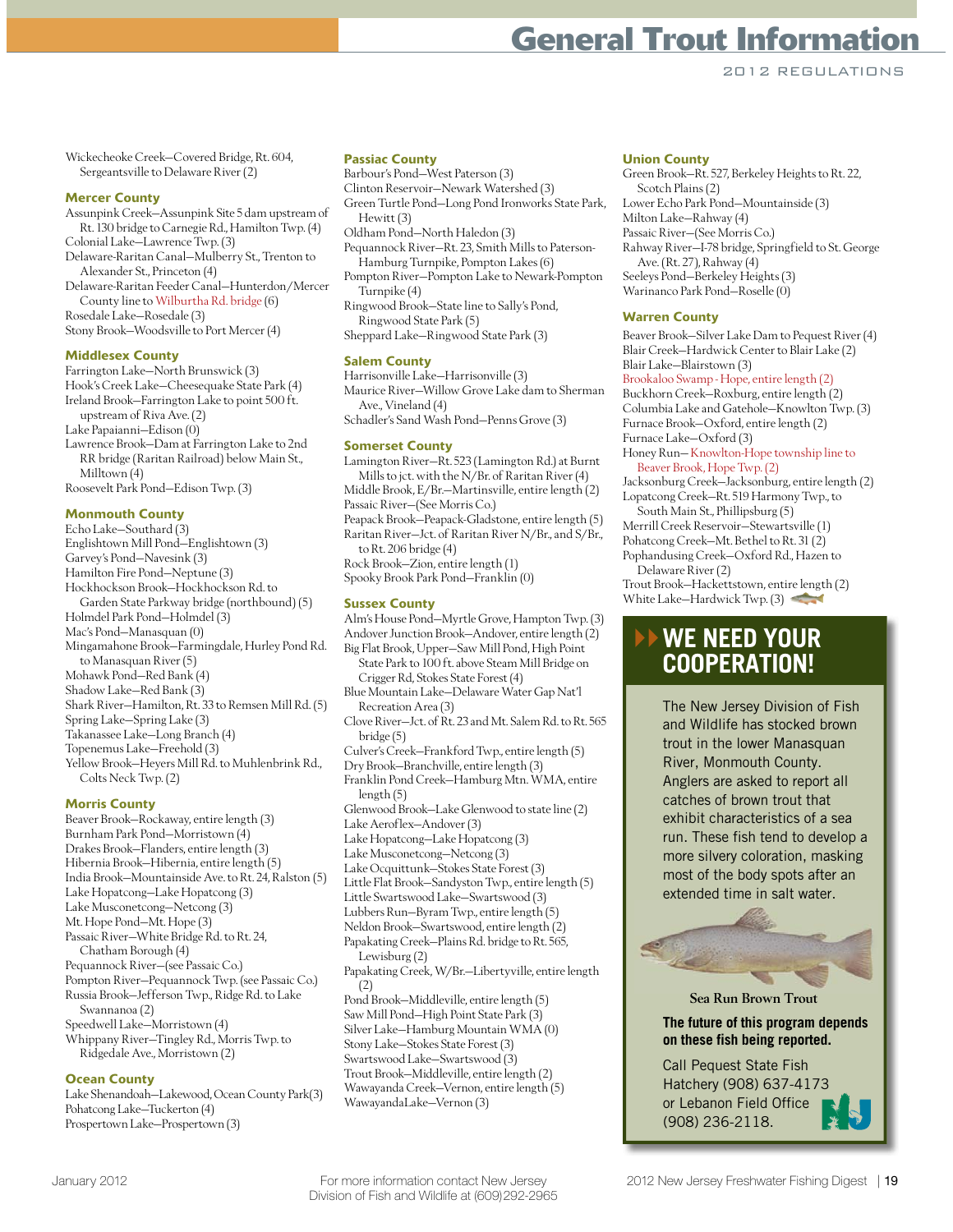2012 REGULATIONS

**Trout Fishing**

Regulations in red are new this year. Purple text indicates an important note.

### **General Trout Fishing Regulations**

| <b>BROOK, BROWN &amp; RAINBOW TROUT</b> (and their hybrids and strains) |                                                                                                       |                    |                                                                                                                                                                                                                                                                                                                                                             |  |  |
|-------------------------------------------------------------------------|-------------------------------------------------------------------------------------------------------|--------------------|-------------------------------------------------------------------------------------------------------------------------------------------------------------------------------------------------------------------------------------------------------------------------------------------------------------------------------------------------------------|--|--|
| <b>Season</b>                                                           | <b>Minimum Size</b>                                                                                   | <b>Daily Limit</b> | <b>Exceptions</b>                                                                                                                                                                                                                                                                                                                                           |  |  |
| January 1-March 18                                                      | 9 inches                                                                                              | $\overline{4}$     | 1. Trout-stocked waters with spring in-season closures are closed to fish-                                                                                                                                                                                                                                                                                  |  |  |
| March 19-April 7 at 8 a.m.                                              | Fishing prohibited on<br>trout stocked waters.<br>Catch and release for trout<br>in all other waters. |                    | ing 5 a.m. to 5 p.m. on days listed for stocking (See listing below).<br>2. Special regulation areas (wild trout streams, year round and seasonal<br>trout conservation areas, trophy and holdover trout lakes).<br>3. On lakes Farrington, Hopatcong, Prospertown, Shenandoah and<br>Swartswood fishing is permitted during the period March 19-April 7 at |  |  |
| April 7 at 8 a.m. - May 31                                              | 9 inches                                                                                              | 6                  | 8 a.m. All trout caught during this period must immediately be released.<br>4. Greenwood Lake and Delaware River-see separate regulations for                                                                                                                                                                                                               |  |  |
| June $1 - Dec.$ 31                                                      | $\overline{4}$<br>9 inches                                                                            |                    | boundary waters, pages 28-29.                                                                                                                                                                                                                                                                                                                               |  |  |
| <b>LAKE TROUT REGULATIONS</b>                                           |                                                                                                       |                    |                                                                                                                                                                                                                                                                                                                                                             |  |  |
| <b>Season</b>                                                           | <b>Minimum Size</b>                                                                                   | <b>Daily Limit</b> | <b>Exceptions</b>                                                                                                                                                                                                                                                                                                                                           |  |  |
| Jan. $1-Dec.$ 31                                                        | 15 inches                                                                                             | $\overline{2}$     | <b>Trophy Trout Lakes</b><br>(Round Valley Reservoir, Merrill Creek Reservoir), see page 22                                                                                                                                                                                                                                                                 |  |  |

## **Trout Stocked Waters Closed to Fishing on Spring In-season Stocking Dates**

After opening day, these waters are closed to fishing from 5 a.m. to 5 p.m. on their designated stocking dates. Closures apply to all tributaries for 100 feet from the main channel. **There are no closures for ANY waters in the fall.**

| TROUT STOCKED WATERS CLOSED TO FISHING (5 A.M. TO 5 P.M.) ON SPRING IN-SEASON STOCKING DATES |                                           |                                                                                                                                                                                                         |                                                                                                                                                                                                                   |  |  |
|----------------------------------------------------------------------------------------------|-------------------------------------------|---------------------------------------------------------------------------------------------------------------------------------------------------------------------------------------------------------|-------------------------------------------------------------------------------------------------------------------------------------------------------------------------------------------------------------------|--|--|
| <b>Stocking Dates</b>                                                                        | <b>Waterbody</b>                          | <b>County</b>                                                                                                                                                                                           | <b>Location</b>                                                                                                                                                                                                   |  |  |
|                                                                                              | <b>Manasquan River</b>                    | <b>Monmouth</b>                                                                                                                                                                                         | Rt. 9 bridge downstream to Bennetts Bridge, Manasquan WMA                                                                                                                                                         |  |  |
|                                                                                              | Metedeconk River, N/Br.                   | Ocean                                                                                                                                                                                                   | Aldrich Rd. bridge to Ridge Ave.                                                                                                                                                                                  |  |  |
| <b>MONDAYS</b>                                                                               | Metedeconk River, S/Br.                   | Ocean                                                                                                                                                                                                   | Bennetts Mill dam to twin wooden foot bridge, opposite Lake Park Blvd.<br>on South Lake Dr., Lakewood                                                                                                             |  |  |
| April 9, 16, 23, 30                                                                          | <b>Rockaway River</b>                     | <b>Morris</b>                                                                                                                                                                                           | Longwood Lake dam (Jefferson Twp.) to Jersey City Reservoir in Boonton                                                                                                                                            |  |  |
| May 7, 14, 21                                                                                | <b>Toms River</b>                         | Ocean                                                                                                                                                                                                   | Rt. 528, Holmansville, to confluence with Maple Root Branch, and Rt. 70 bridge<br>to Rt. 571 bridge (Exception: the section regulated as a Year Round Trout<br>Conservation Area; see separate regulation.)       |  |  |
|                                                                                              | <b>Wallkill River</b>                     | <b>Sussex</b>                                                                                                                                                                                           | Lake Mohawk dam to Rt. 23, Hamburg                                                                                                                                                                                |  |  |
| <b>TUESDAYS</b>                                                                              | <b>Pohatcong Creek</b>                    | Warren                                                                                                                                                                                                  | Rt. 31 to Delaware River                                                                                                                                                                                          |  |  |
| April 10, 17, 24<br>May 1, 8, 15, 22                                                         | Raritan River, S/Br.                      | Morris, Somerset,<br>Budd Lake dam to junction with N/Br. Raritan River (Exception: the sections regu-<br>lated as a Year-Round Trout Conservation Areas; see separate regulation.)<br><b>Hunterdon</b> |                                                                                                                                                                                                                   |  |  |
| <b>WEDNESDAYS</b><br>April 11, 18, 25<br>May 2, 9, 16, 23                                    | Raritan River, N/Br.                      | Peapack Rd. bridge in Far Hills to junction with S/Br. Raritan River<br>Somerset                                                                                                                        |                                                                                                                                                                                                                   |  |  |
| <b>THURSDAYS</b><br>April 12, 19, 26<br>May 3, 10, 17, 24                                    | <b>Black River</b>                        | <b>Morris</b>                                                                                                                                                                                           | Rt. 206, Chester to the posted Black River Fish & Game Club property at the<br>lower end of Hacklebarney State Park                                                                                               |  |  |
|                                                                                              | Paulinskill River, and<br>E/Br. and W/Br. | Sussex, Warren                                                                                                                                                                                          | Limecrest RR spur bridge on E/Br., Sparta Twp., and Warbasse Jct. Rd. (Rt. 663)<br>on W/Br., Lafayette Twp., to Columbia                                                                                          |  |  |
|                                                                                              | <b>Ramapo River</b>                       | Bergen                                                                                                                                                                                                  | State line to Pompton Lake (excluding Potash Lake)                                                                                                                                                                |  |  |
|                                                                                              | <b>Big Flat Brook</b>                     | <b>Sussex</b>                                                                                                                                                                                           | 100 ft. above Steam Mill bridge on Crigger Rd. in Stokes State Forest to<br>Delaware River (Note: See special regulations pertaining to Fly Fishing Areas.)                                                       |  |  |
| <b>FRIDAYS</b><br>April 13, 20, 27<br>May 4, 11, 18, 25                                      | <b>Musconetcong River</b>                 | Sussex, Morris,<br><b>Warren and</b><br>Hunterdon                                                                                                                                                       | Lake Hopatcong dam to Delaware River including all main stem impoundments<br>except for Lake Musconetcong (Exception: the section regulated as a Year Round<br>Trout Conservation Area; see separate regulation.) |  |  |
|                                                                                              | <b>Pequest River</b>                      | <b>Warren and Sussex</b>                                                                                                                                                                                | Source downstream to Delaware River (Exception: the section regulated as a<br>Seasonal Trout Conservation Area; see separate regulation.)                                                                         |  |  |
|                                                                                              | <b>Wanaque River</b>                      | <b>Passaic</b>                                                                                                                                                                                          | Greenwood Lake dam to Wanaque Reservoir dam and from Wanaque Ave.<br>bridge, Pompton Lakes to jct. with Pequannock River, excluding the Wanaque and<br>Monksville reservoirs.                                     |  |  |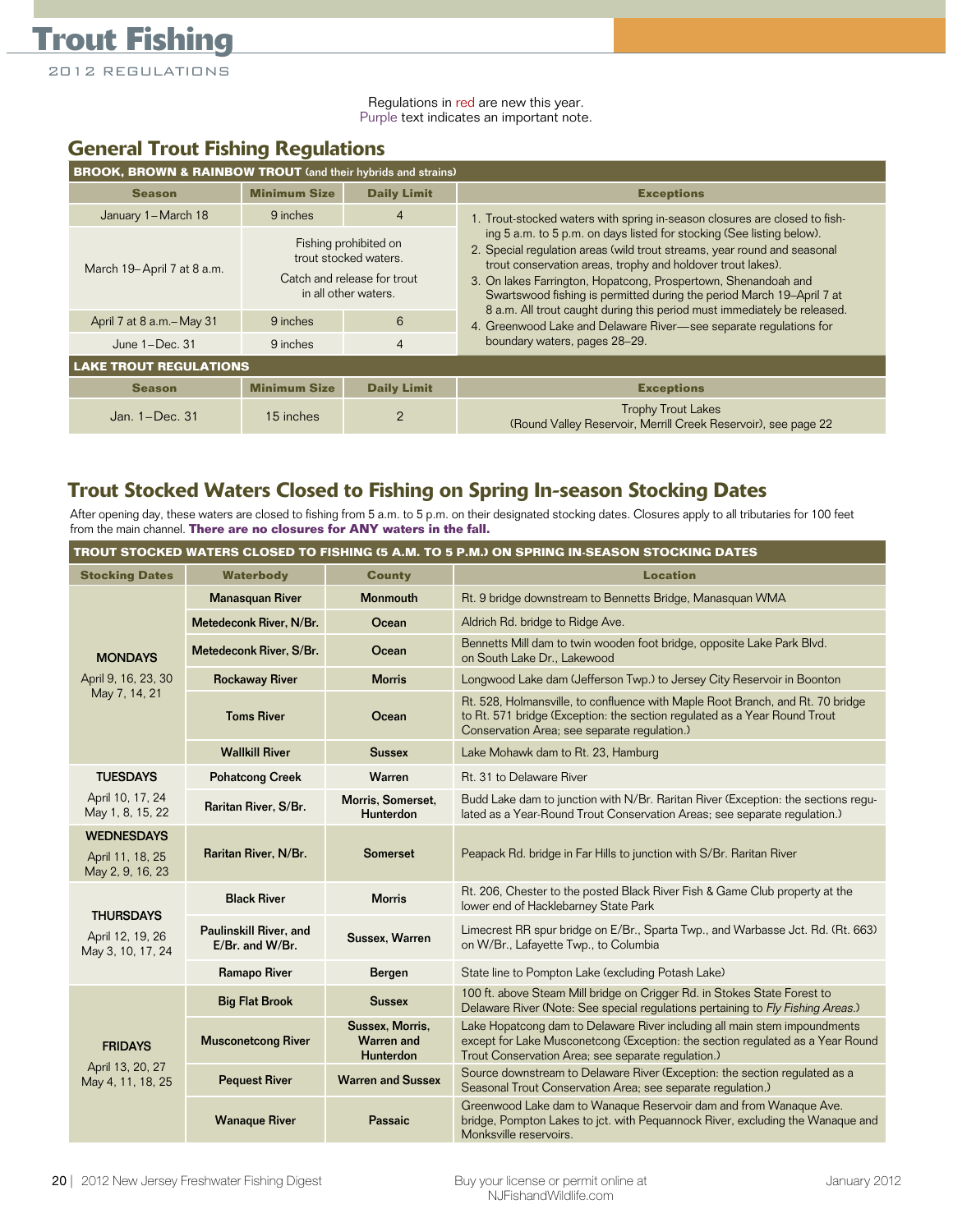# **Trout Conservation Areas (TCAs)**

| <b>YEAR ROUND TCAs</b>                                                                                                                                                                      |                                          |                     |                                                                                                                                                                                                                                                                                       |  |  |
|---------------------------------------------------------------------------------------------------------------------------------------------------------------------------------------------|------------------------------------------|---------------------|---------------------------------------------------------------------------------------------------------------------------------------------------------------------------------------------------------------------------------------------------------------------------------------|--|--|
| <b>Season</b>                                                                                                                                                                               | <b>Minimum Size</b>                      | <b>Daily Limit</b>  | <b>Restrictions (in effect year round)</b>                                                                                                                                                                                                                                            |  |  |
| Jan. 1-March 18                                                                                                                                                                             | 15 inches                                | $\mathbf{1}$        | 1. Only artificial lures may be used.                                                                                                                                                                                                                                                 |  |  |
| March 19-April 7 at 8 a.m.<br>Catch and release only                                                                                                                                        |                                          |                     | 2. Possession or use of bait (live or preserved) or any substance (natural or<br>synthetic) that contains a concentration of bait scent is prohibited.<br>3. Fishing is permitted during the spring in-season closures which apply to the                                             |  |  |
| April 7 at 8 a.m. - Dec. 31                                                                                                                                                                 | 15 inches                                | 1 (see #3 at right) | river. All trout caught during these periods must be released immediately.                                                                                                                                                                                                            |  |  |
|                                                                                                                                                                                             | <b>Year Round TCA Waterbody (County)</b> |                     | <b>Driving Directions</b> *                                                                                                                                                                                                                                                           |  |  |
| Musconetcong River-Point Mountain Stretch (Hunterdon/Warren)<br>Penwell Rd. bridge downstream to Point Mountain Rd. bridge<br>(approx. 1.2 miles)                                           |                                          |                     | Rt. 31 to Rt. 57 E. Upper boundary: turn right on Penwell Rd. Lower boundary: turn<br>right on Point Mountain Rd. Parking areas located near each bridge.                                                                                                                             |  |  |
| Raritan S/Br-Ken Lockwood Gorge (Hunterdon)<br>Section of S/Br within the Ken Lockwood Gorge Wildlife Management<br>Area (approx. 2.5 miles)                                                |                                          |                     | Road in gorge is closed to through traffic, Rt. 31 to Rt. 513. Upper boundary: turn<br>right at Hoffman's Crossing Rd., take first right after bridge. Lower boundary: turn<br>right on Silverthorne-Cokesbury Rd., turn left after crossing river. Park only in<br>designated areas. |  |  |
| Raritan S/Br-Claremont Stretch (Morris)<br>End of Angler's Anonymous property (private) downstream to<br>confluence with Electric Brook (approx. 1.1 miles)                                 |                                          |                     | From light in Long Valley on Rt. 513 (Mill Rd.) and Rt. 517, go north on Schooley's<br>Mt. Rd. Take immediate right after bridge onto Fairview Rd. Parking area approxi-<br>mately 1 mile on right. Follow path to river.                                                             |  |  |
| Toms River (Ocean)<br>End of Riverwood Park (Tom's River Twp.) downstream to Rt. 571<br>bridge (approx. 1 mile)                                                                             |                                          |                     | Rt. 195 (Exit 21) to Rts. 527/528 S. (Cedar Swamp Rd./ Veterans Hwy.) to Rt. 527<br>S. (Whitesville Rd.) to Riverwood Dr. to entrance of Riverview Park.                                                                                                                              |  |  |
| <b>SEASONAL TCAs</b>                                                                                                                                                                        |                                          |                     |                                                                                                                                                                                                                                                                                       |  |  |
| <b>Season</b>                                                                                                                                                                               | <b>Minimum Size</b>                      | <b>Daily Limit</b>  | <b>Restrictions</b>                                                                                                                                                                                                                                                                   |  |  |
| Jan. 1-March 18                                                                                                                                                                             | 15 inches                                |                     | 1. Only artificial lures may be used.                                                                                                                                                                                                                                                 |  |  |
| March 19-April 7                                                                                                                                                                            | Catch and release only                   |                     | 2. Possession or use of bait (live or preserved) or any substance (natural or                                                                                                                                                                                                         |  |  |
| April 7 (12:01 a.m. to 8 a.m.)                                                                                                                                                              |                                          | Fishing prohibited  | synthetic) that contains a concentration of bait scent is prohibited.<br>3. Pequest River-fishing is not permitted during the first six in-season stock-                                                                                                                              |  |  |
| April 7 at 8 a.m. - May 20<br>Gear restrictions do not apply                                                                                                                                | 9 inches                                 | 6                   | ing closure dates. (See Trout Stocked Waters Closed to Fishing on Spring<br>Stocking Dates, page 20). Fishing is permitted during the last in-season                                                                                                                                  |  |  |
| May 21-Dec. 31                                                                                                                                                                              | 15 inches                                | $\mathbf{1}$        | stocking closure date (May 25), but all trout caught between 5 a.m. and<br>5 p.m. must immediately be released.                                                                                                                                                                       |  |  |
| <b>Seasonal TCA Waterbody (County)</b>                                                                                                                                                      |                                          |                     | <b>Driving Directions*</b>                                                                                                                                                                                                                                                            |  |  |
| Pequannock River (Morris/Passaic)<br>Railroad trestle below Appelt Park, Bloomingdale, downstream to<br>Hamburg Turnpike bridge, Pompton Lakes (approx. 1.3 miles)                          |                                          |                     | I-287 (Exit 53). Proceed west on (Paterson) Hamburg Turnpike .34 miles. Right on<br>Brant Ln. Railroad trestle below Appelt Park is the upstream boundary.                                                                                                                            |  |  |
| Pequest River (Warren)<br>Conrail Railroad bridge, located upstream of the Pequest Trout<br>Hatchery Access Road, downstream to Rt. 625 (Pequest Furnace Rd.)<br>bridge (approx. 1.4 miles) |                                          |                     | Rt. 31 to Rt. 46 E, approx. 4 mi. to Pequest Trout Hatchery; paved parking lot.                                                                                                                                                                                                       |  |  |

**\*** Directions to public-access portions on other trout stocked waters are available at NJFishandWildlife.com/accesscnty.htm

### **Fly Fishing Areas**

| <b>Season</b>                                                                             | <b>Minimum Size</b>                                                                                                                                                                           | <b>Daily Limit</b>                                                                                                                                                                                                       | <b>Restrictions</b>                                                                                                                                                                                             |  |
|-------------------------------------------------------------------------------------------|-----------------------------------------------------------------------------------------------------------------------------------------------------------------------------------------------|--------------------------------------------------------------------------------------------------------------------------------------------------------------------------------------------------------------------------|-----------------------------------------------------------------------------------------------------------------------------------------------------------------------------------------------------------------|--|
| Jan. $1 - \text{March } 18$                                                               | 9 inches                                                                                                                                                                                      | 4                                                                                                                                                                                                                        | 1. Only artificial flies may be used, specifically limited to dry flies, wet flies,                                                                                                                             |  |
| March 19-April 7 at 8 a.m.                                                                | Fishing prohibited                                                                                                                                                                            |                                                                                                                                                                                                                          | bucktails, nymphs and streamers. Expressly prohibited are metal, plastic,                                                                                                                                       |  |
| April 7 at 8 a.m. - April 15 at 5 a.m.<br>No gear restrictions except<br>on Blewett Tract | 9 inches                                                                                                                                                                                      | or wooden lures, plugs, spinners and flies with spinners attached or any<br>multiple-hooked device. Spinning reels or any type of angling whereby a fly<br>6<br>is cast directly from the reel are expressly prohibited. |                                                                                                                                                                                                                 |  |
| April 16 at 5 a.m. - May 31                                                               | 9 inches                                                                                                                                                                                      | 6                                                                                                                                                                                                                        | 2. Possession or use of bait (live or preserved) or any substance (natural or<br>synthetic) that contains a concentration of bait scent is prohibited.                                                          |  |
| June $1-Dec.$ 31                                                                          | 9 inches                                                                                                                                                                                      | $\overline{4}$                                                                                                                                                                                                           | 3. After opening day and through May, fishing is prohibited from 5 a.m. to<br>5 p.m. on dates listed for stocking. (See Trout Stocked Waters Closed to<br>Fishing on Spring In-Season Stocking Dates, page 20.) |  |
| <b>Waterbody (County)</b>                                                                 | <b>Location</b>                                                                                                                                                                               |                                                                                                                                                                                                                          |                                                                                                                                                                                                                 |  |
| <b>Big Flat Brook (Sussex)</b>                                                            | Rt. 206 bridge downstream to the Roy Bridge on Mountain Rd., a distance of approx. 4 miles, except that portion<br>known as the Blewett Tract                                                 |                                                                                                                                                                                                                          |                                                                                                                                                                                                                 |  |
| <b>Big Flat Brook [Blewett Tract]</b><br>(Sussex)                                         | A 0.5 mile portion on the Big Flat Brook clearly defined by markers, which extends from the Three Bridges Rd. to a point<br>upstream of the jct. of the Big Flat Brook and Little Flat Brook. |                                                                                                                                                                                                                          |                                                                                                                                                                                                                 |  |